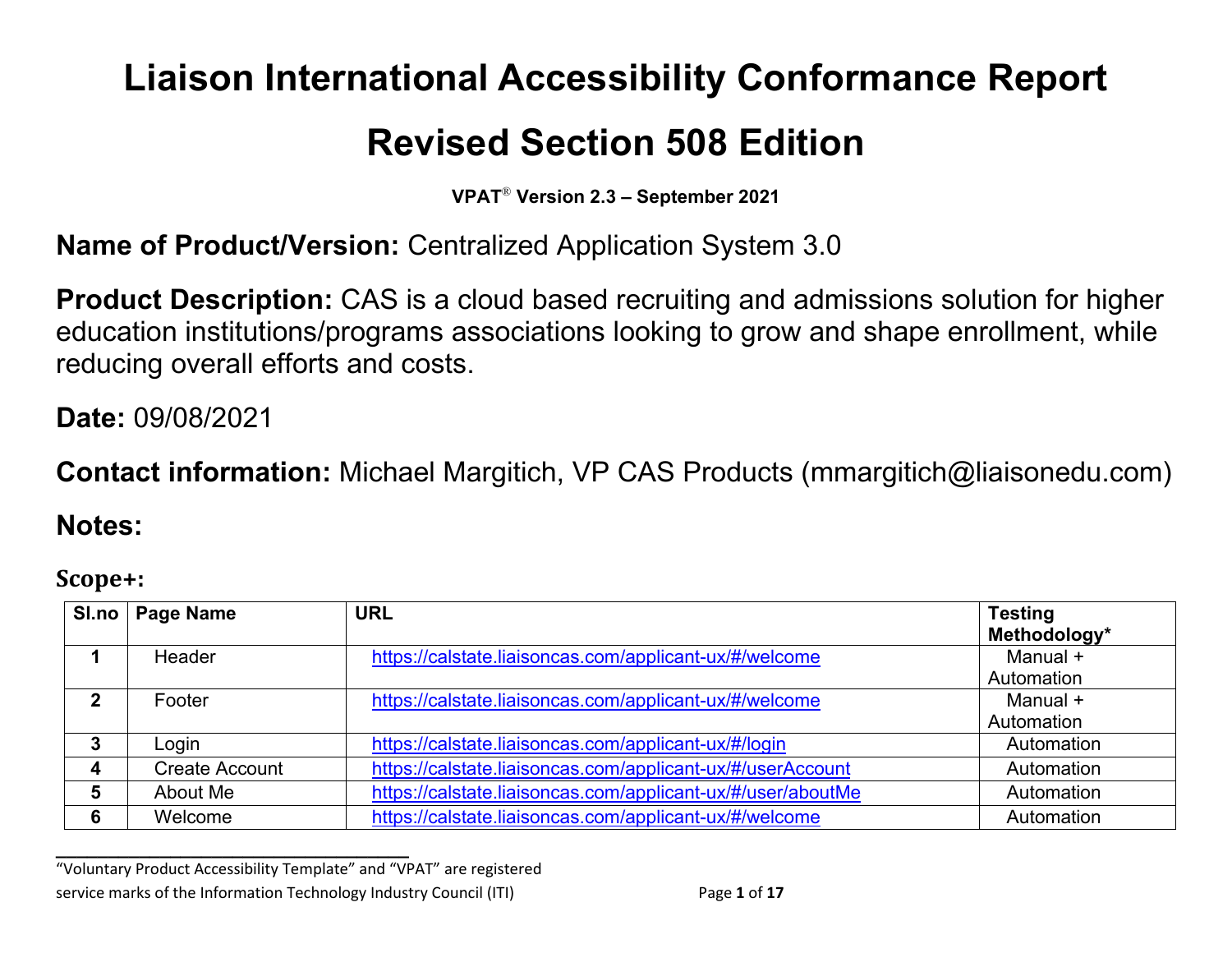| Automation<br>Automation<br>Automation |
|----------------------------------------|
|                                        |
|                                        |
|                                        |
|                                        |
|                                        |
|                                        |
|                                        |
| Automation                             |
|                                        |
| Automation                             |
|                                        |
| Automation                             |
|                                        |
| Automation                             |
|                                        |
| Automation                             |
|                                        |
| Automation                             |
| Automation                             |
|                                        |
| Automation                             |
|                                        |
| Automation                             |
|                                        |
| Automation                             |
| Automation                             |
|                                        |
|                                        |
|                                        |
| Automation                             |
|                                        |
| Manual +<br>Automation                 |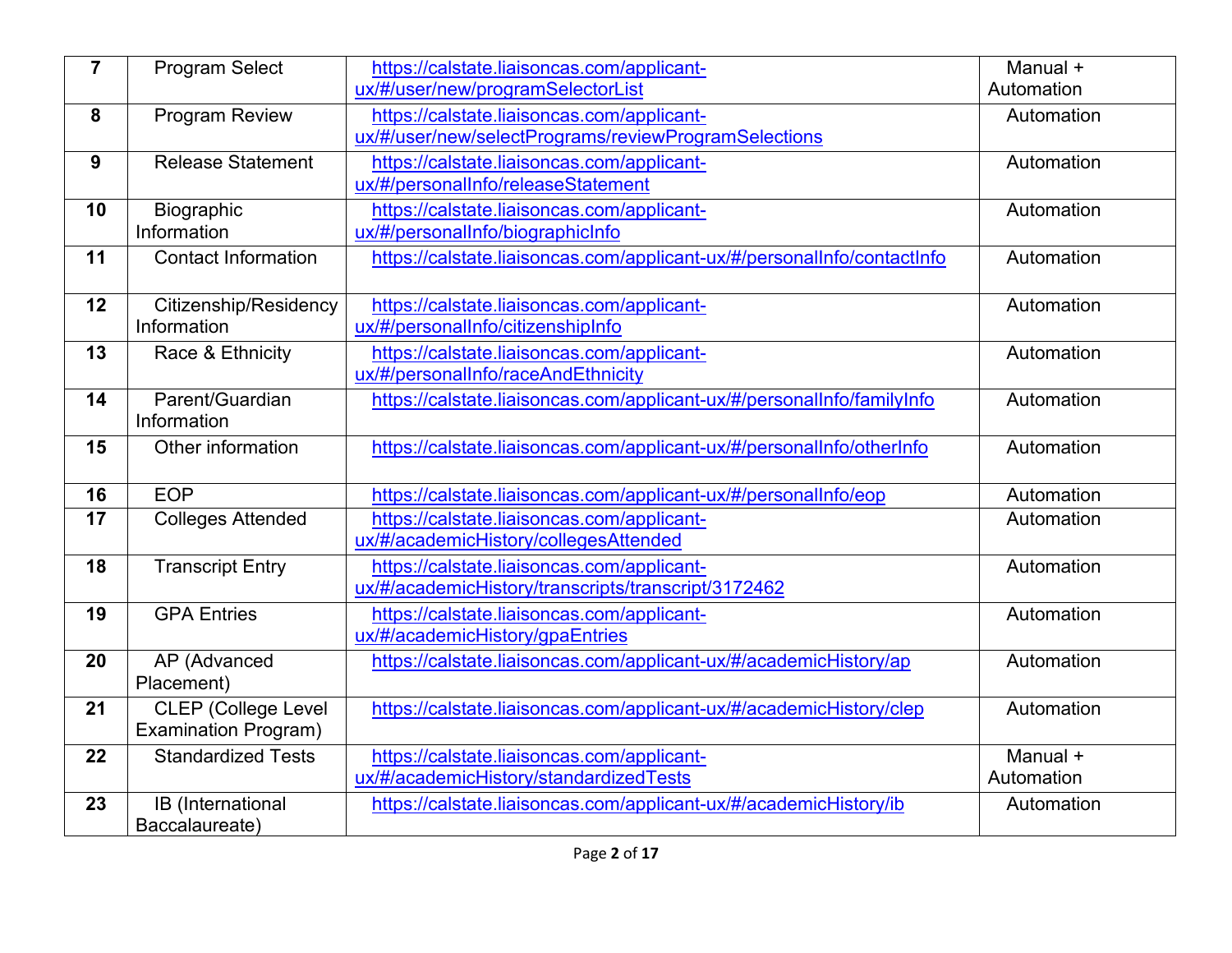| 24 | Experiences                 | https://calstate.liaisoncas.com/applicant-ux/#/supportingInfo/experiences                                         | Automation             |
|----|-----------------------------|-------------------------------------------------------------------------------------------------------------------|------------------------|
| 25 | Achievements                | https://calstate.liaisoncas.com/applicant-<br>ux/#/supportingInfo/achievements                                    | Automation             |
| 26 | <b>Documents</b>            | https://calstate.liaisoncas.com/applicant-ux/#/supportingInfo/documents                                           | Automation             |
| 27 | <b>Statement of Purpose</b> | https://calstate.liaisoncas.com/applicant-ux/#/supportingInfo/essays                                              | Automation             |
| 28 | <b>Check status</b>         | https://calstate.liaisoncas.com/applicant-<br>ux/#/myPrograms/myProgramStatus                                     | Automation             |
| 29 | Dashboard                   | https://calstate.liaisoncas.com/applicant-ux/#/dashboard                                                          | Automation             |
| 30 | <b>Notifications</b>        | https://calstate.liaisoncas.com/applicant-ux/#/notifications                                                      | Automation             |
| 31 | <b>Notifications Sample</b> | https://calstate.liaisoncas.com/applicant-ux/#/notifications/21566227                                             | Automation             |
| 32 | <b>Add High School</b>      | https://calstate.liaisoncas.com/applicant-<br>ux/#/academicHistory/highSchoolAttended2/addHighSchool              | Manual +<br>Automation |
| 33 | A-G Matching                | https://calstate.liaisoncas.com/applicant-<br>ux/#/academicHistory/subjectMatching                                | Automation             |
| 34 | <b>GRE Score</b>            | https://calstate.liaisoncas.com/applicant-<br>ux/#/academicHistory/standardizedTests/addTest/GRE%20Subject/4391/0 | Automation             |
| 35 | Create EOP                  | https://calstate.liaisoncas.com/applicant-                                                                        | Manual +               |
|    | recommendation<br>request   | ux/#/supportingInfo/evaluations/evaluation                                                                        | Automation             |
| 36 | <b>Add College</b>          | https://calstate.liaisoncas.com/applicant-<br>ux/#/academicHistory/collegesAttended/college                       | Automation             |
| 37 | <b>Add Achievements</b>     | https://calstate.liaisoncas.com/applicant-<br>ux/#/supportingInfo/achievements/achievement                        | Automation             |
| 38 | <b>Transcript Entry</b>     | https://calstate.liaisoncas.com/applicant-<br>ux/#/academicHistory/transcripts                                    | Automation             |
| 39 | <b>GPA Entry</b>            | https://calstate.liaisoncas.com/applicant-<br>ux/#/academicHistory/gpaEntries/gpaEntry/3172462                    | Automation             |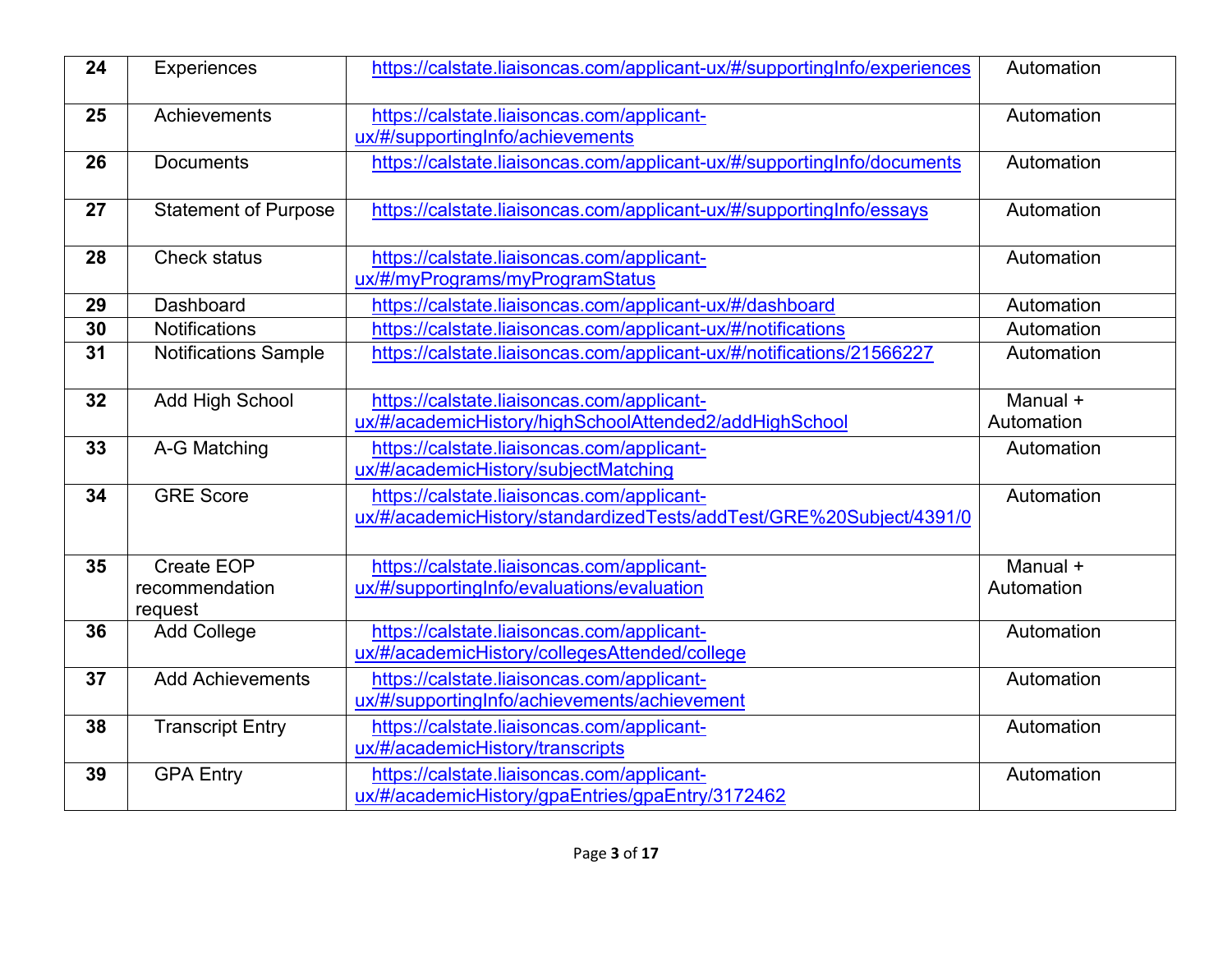| 40 | Calendar Widget    | https://calstate.liaisoncas.com/applicant-<br>ux/#/academicHistory/highSchoolAttended3/addHighSchool | Manual +<br>Automation |
|----|--------------------|------------------------------------------------------------------------------------------------------|------------------------|
|    | <b>High School</b> | https://calstate.liaisoncas.com/applicant-                                                           | Manual +               |
|    | Coursework         | ux/#/academicHistory/highSchoolCourseWork1                                                           | Automation             |

**\* Automation** used **aXe** core rule engine 4.3.1

\* **Manual** assessment based on Windows 10 – Microsoft Edge 92.0 – NVDA 2021.1

**+** As a multitenant configurable product, each client of CAS has their own combination of forms & questions that make up their application. The pages and components tested above are a sample from one client – The California State University – that is representative of all of the components and elements of the CAS platform that all Liaison clients leverage.

**Evaluation Methods Used:** A combination of automated and manual accessibility assessment techniques were used to evaluate the application. Automated assessment was done on all pages whereas manual testing using assistive technology was performed on some of the selective pages representative of the application as a whole. The technology platforms on which the testing was performed were Windows 10 OS, Microsoft Edge 92.0 and NVDA 2021.1.

## **Applicable Standards/Guidelines:** WCAG2.0 Level A & AA guidelines

This report covers the degree of conformance for the following accessibility standard/guidelines:

| <b>Standard/Guideline</b>                                                                                          | Included In Report |
|--------------------------------------------------------------------------------------------------------------------|--------------------|
| Web Content Accessibility Guidelines 2.0, at http://www.w3.org/TR/2008/REC-                                        | Level A (Yes)      |
| WCAG20-20081211/                                                                                                   | Level AA (Yes)     |
|                                                                                                                    | Level AAA (No)     |
| Revised Section 508 standards as published by the U.S. Access Board in the Federal<br>Register on January 18, 2017 | (Yes)              |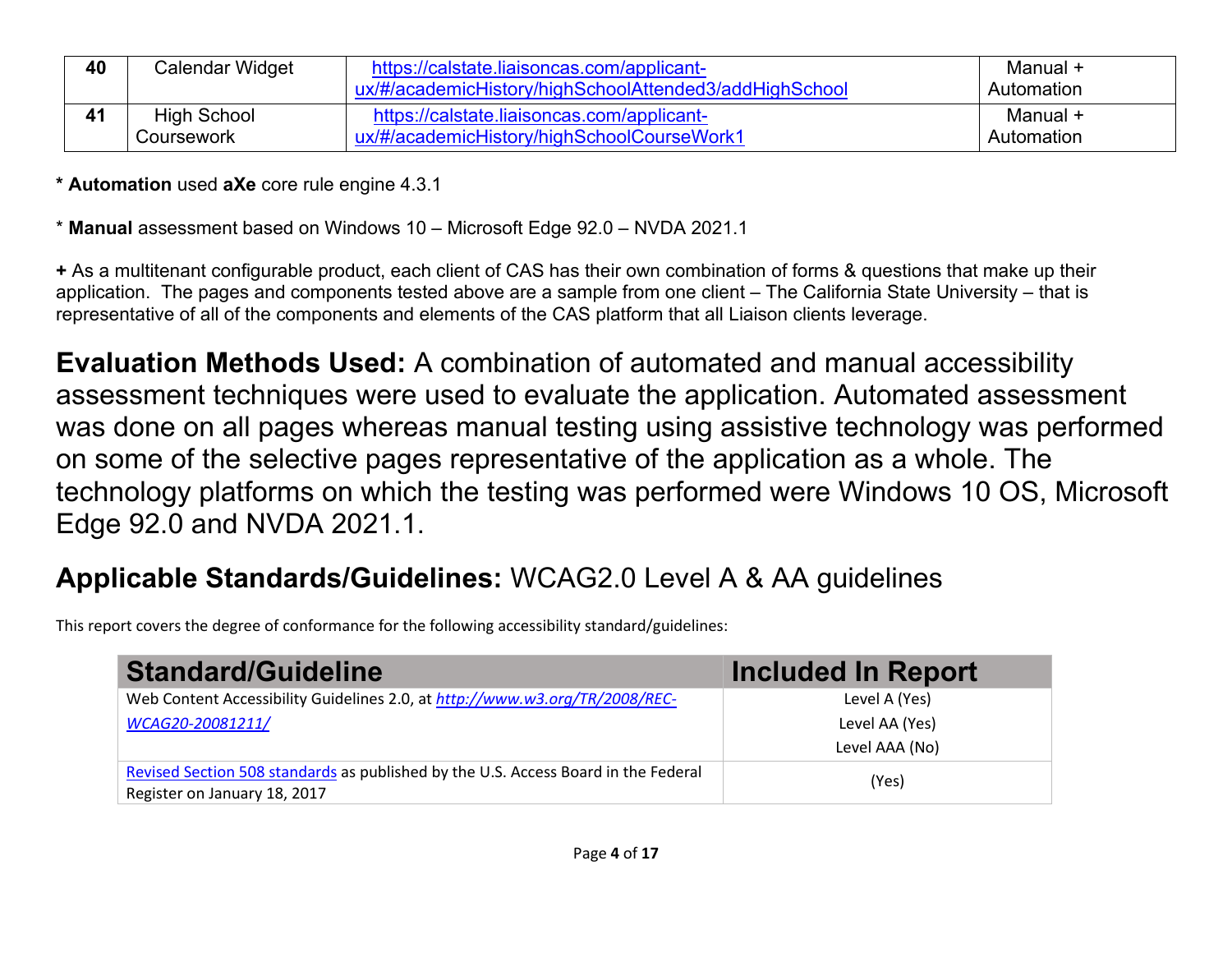### **Terms**

The terms used in the Conformance Level information are defined as follows:

- **Supports**: The functionality of the product has at least one method that meets the criterion without known defects or meets with equivalent facilitation.
- **Partially Supports**: Some functionality of the product does not meet the criterion.
- **Does Not Support:** The majority of product functionality does not meet the criterion.
- **Not Applicable**: The criterion is not relevant to the product.
- **Not Evaluated**: The product has not been evaluated against the criterion. This can be used only in WCAG 2.0 Level AAA.

## **WCAG 2.0 Report**

Tables 1 and 2 also document conformance with:

- Chapter 5 501.1 Scope, 504.2 Content Creation or Editing
- Chapter 6 602.3 Electronic Support Documentation

Note: When reporting on conformance with the WCAG 2.0 Success Criteria, they are scoped for full pages, complete processes, and accessibility-supported ways of using technology as documented in the [WCAG 2.0 Conformance Requirements.](https://www.w3.org/TR/WCAG20/#conformance-reqs)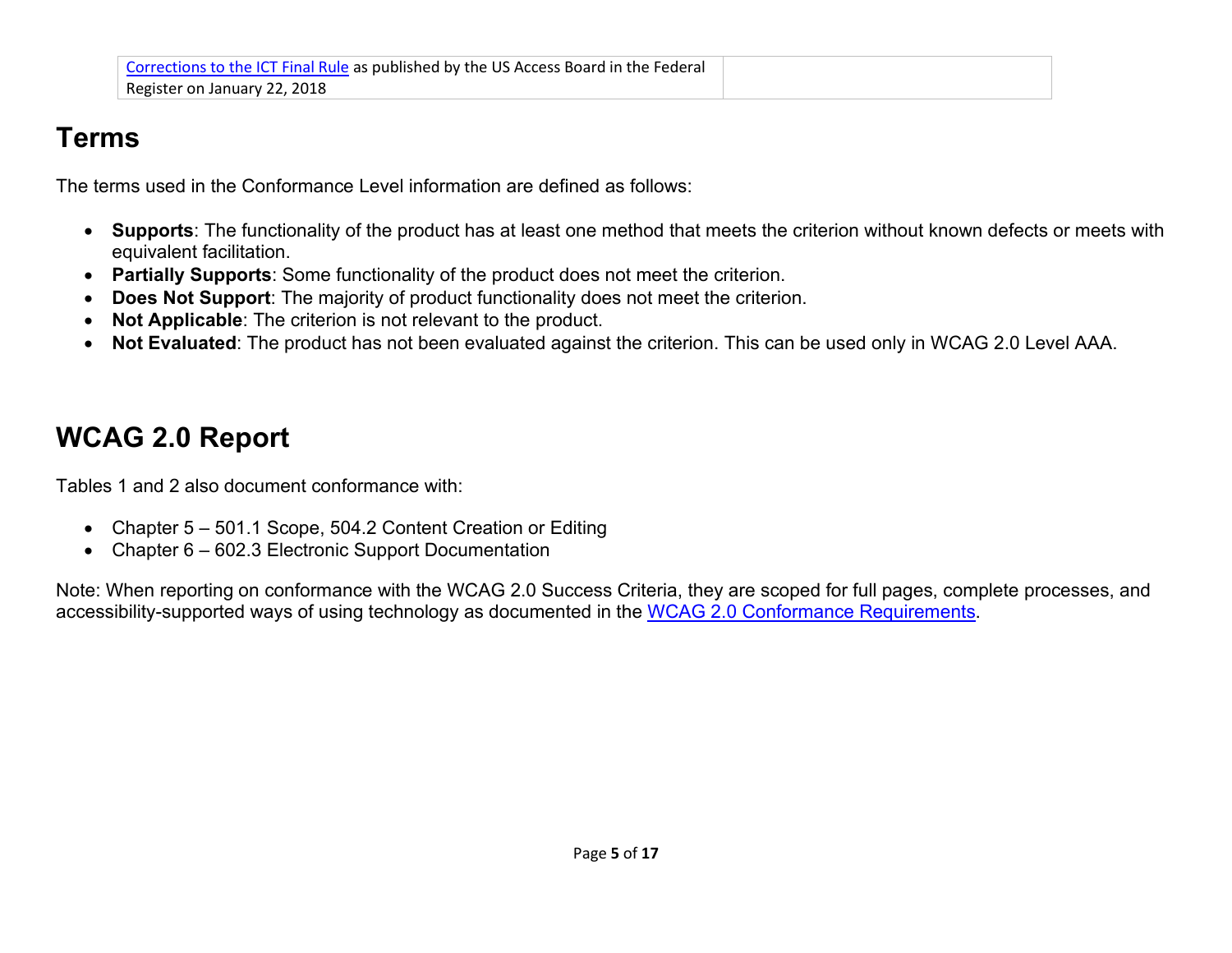#### **Table 1: Success Criteria, Level A**

| <b>Criteria</b>                                                      | <b>Conformance Level</b> | <b>Remarks and Explanations</b>                                                                                                         |
|----------------------------------------------------------------------|--------------------------|-----------------------------------------------------------------------------------------------------------------------------------------|
| 1.1.1 Non-text Content (Level A)                                     |                          | Non-text content i.e., Informative Images and icons are                                                                                 |
| Also applies to:<br><b>Revised Section 508</b>                       | Supports                 | provided with the text alternatives. Assistive<br>technologies use these text alternatives to inform the                                |
| 501 (Web)(Software)<br>$\bullet$                                     |                          |                                                                                                                                         |
| 504.2 (Authoring Tool)<br>$\bullet$                                  |                          | purpose of the images & icons to users with visual                                                                                      |
| 602.3 (Support Docs)<br>$\bullet$                                    |                          | impairments in audio or braille                                                                                                         |
| 1.2.1 Audio-only and Video-only (Prerecorded) (Level A)              |                          |                                                                                                                                         |
| Also applies to:                                                     |                          | There is no time-based media available in the current                                                                                   |
| <b>Revised Section 508</b>                                           | Not Applicable           |                                                                                                                                         |
| 501 (Web)(Software)<br>$\bullet$                                     |                          | iteration of the product                                                                                                                |
| 504.2 (Authoring Tool)<br>$\bullet$<br>602.3 (Support Docs)          |                          |                                                                                                                                         |
| $\bullet$<br>1.2.2 Captions (Prerecorded) (Level A)                  |                          |                                                                                                                                         |
| Also applies to:                                                     | Not Applicable           | There is no time-based media available in the current<br>iteration of the product                                                       |
| <b>Revised Section 508</b>                                           |                          |                                                                                                                                         |
| 501 (Web)(Software)<br>$\bullet$                                     |                          |                                                                                                                                         |
| 504.2 (Authoring Tool)<br>$\bullet$                                  |                          |                                                                                                                                         |
| 602.3 (Support Docs)                                                 |                          |                                                                                                                                         |
| 1.2.3 Audio Description or Media Alternative (Prerecorded) (Level A) |                          |                                                                                                                                         |
| Also applies to:                                                     |                          | There is no time based media available in the current                                                                                   |
| <b>Revised Section 508</b>                                           | Not Applicable           |                                                                                                                                         |
| 501 (Web)(Software)<br>$\bullet$                                     |                          | iteration of the product                                                                                                                |
| 504.2 (Authoring Tool)<br>602.3 (Support Docs)                       |                          |                                                                                                                                         |
| $\bullet$<br>1.3.1 Info and Relationships (Level A)                  |                          |                                                                                                                                         |
| Also applies to:                                                     |                          | Information, structure, and relationships conveyed<br>through presentation are programmatically<br>determined or are available in text. |
| <b>Revised Section 508</b>                                           | Supports                 |                                                                                                                                         |
| 501 (Web)(Software)<br>$\bullet$                                     |                          |                                                                                                                                         |
| 504.2 (Authoring Tool)                                               |                          |                                                                                                                                         |
| 602.3 (Support Docs)<br>٠                                            |                          |                                                                                                                                         |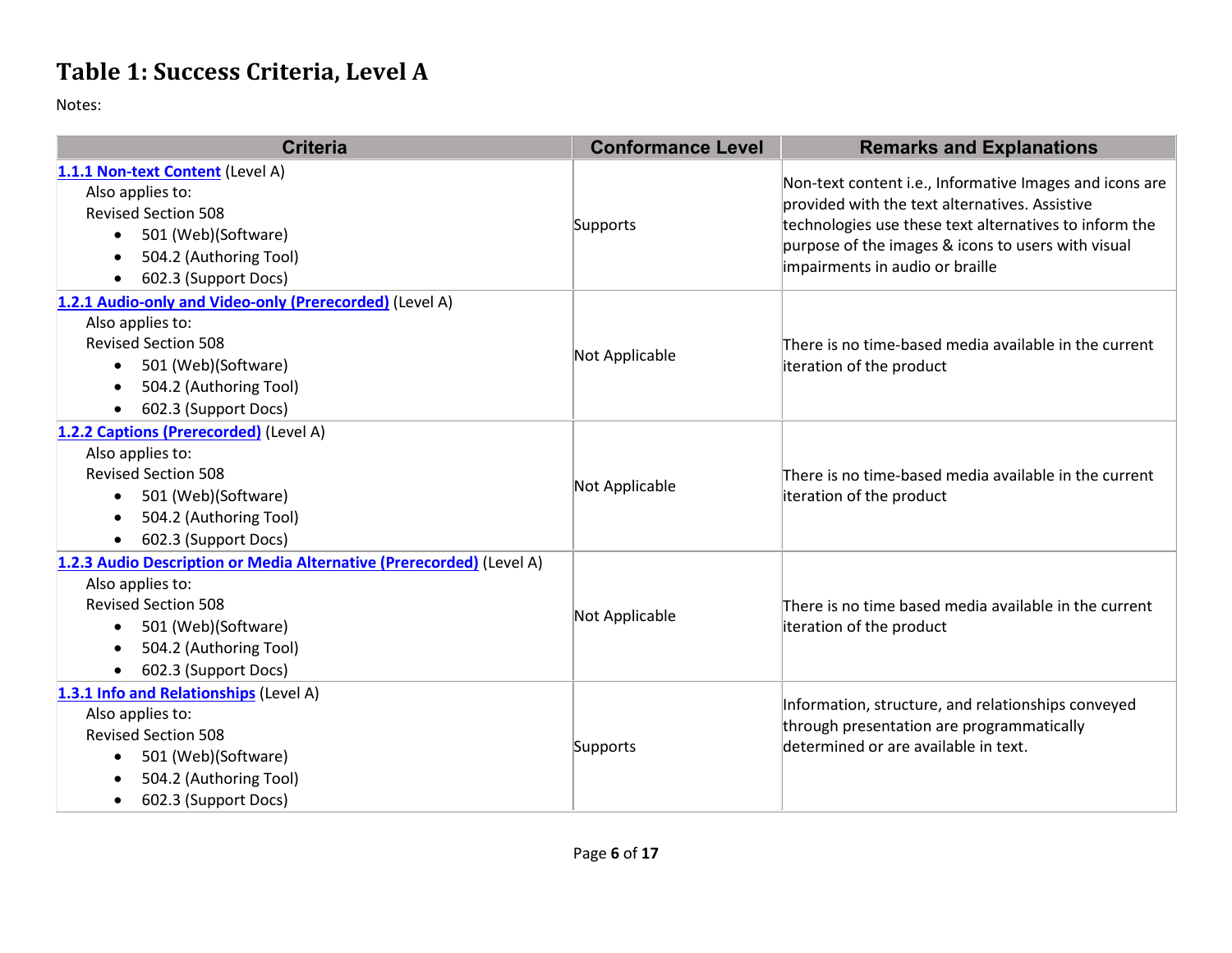| <b>Criteria</b>                                                                                                                                                                                | <b>Conformance Level</b> | <b>Remarks and Explanations</b>                                                                                                                                                                                                                                                     |
|------------------------------------------------------------------------------------------------------------------------------------------------------------------------------------------------|--------------------------|-------------------------------------------------------------------------------------------------------------------------------------------------------------------------------------------------------------------------------------------------------------------------------------|
| 1.3.2 Meaningful Sequence (Level A)<br>Also applies to:<br><b>Revised Section 508</b><br>501 (Web)(Software)<br>$\bullet$<br>504.2 (Authoring Tool)<br>602.3 (Support Docs)                    | Supports                 | Content is rendered in a correct meaningful sequence,<br>programmatically determined which allows assistive<br>technologies to convey the relationship between the<br> content                                                                                                      |
| 1.3.3 Sensory Characteristics (Level A)<br>Also applies to:<br><b>Revised Section 508</b><br>501 (Web)(Software)<br>504.2 (Authoring Tool)<br>602.3 (Support Docs)                             | Supports                 | Other than sensory characteristics of components such<br>as shape, color, size, visual location, orientation, or<br>sound instructions are used for understanding and<br>operating content of the product.                                                                          |
| 1.4.1 Use of Color (Level A)<br>Also applies to:<br><b>Revised Section 508</b><br>501 (Web)(Software)<br>$\bullet$<br>504.2 (Authoring Tool)<br>$\bullet$<br>602.3 (Support Docs)<br>$\bullet$ | Supports                 | Along with the color, other methods are provided to<br>convey information, indicating an action, prompting a<br>response, or distinguishing a visual element.                                                                                                                       |
| 1.4.2 Audio Control (Level A)<br>Also applies to:<br><b>Revised Section 508</b><br>501 (Web)(Software)<br>$\bullet$<br>504.2 (Authoring Tool)<br>602.3 (Support Docs)                          | Not Applicable           | There is no time based media available in the current<br>iteration of the product                                                                                                                                                                                                   |
| 2.1.1 Keyboard (Level A)<br>Also applies to:<br><b>Revised Section 508</b><br>501 (Web)(Software)<br>$\bullet$<br>504.2 (Authoring Tool)<br>$\bullet$<br>602.3 (Support Docs)<br>$\bullet$     | Supports                 | All functionality of the content is operable through<br>a keyboard interface without requiring specific timings<br>for individual keystrokes, except where the underlying<br>function requires input that depends on the path of the<br>user's movement and not just the endpoints. |
| 2.1.2 No Keyboard Trap (Level A)<br>Also applies to:<br><b>Revised Section 508</b>                                                                                                             | Supports                 | No keyboard traps: user is able to move into, and away<br>from, any user interface component, simply by using<br>their keyboard.                                                                                                                                                    |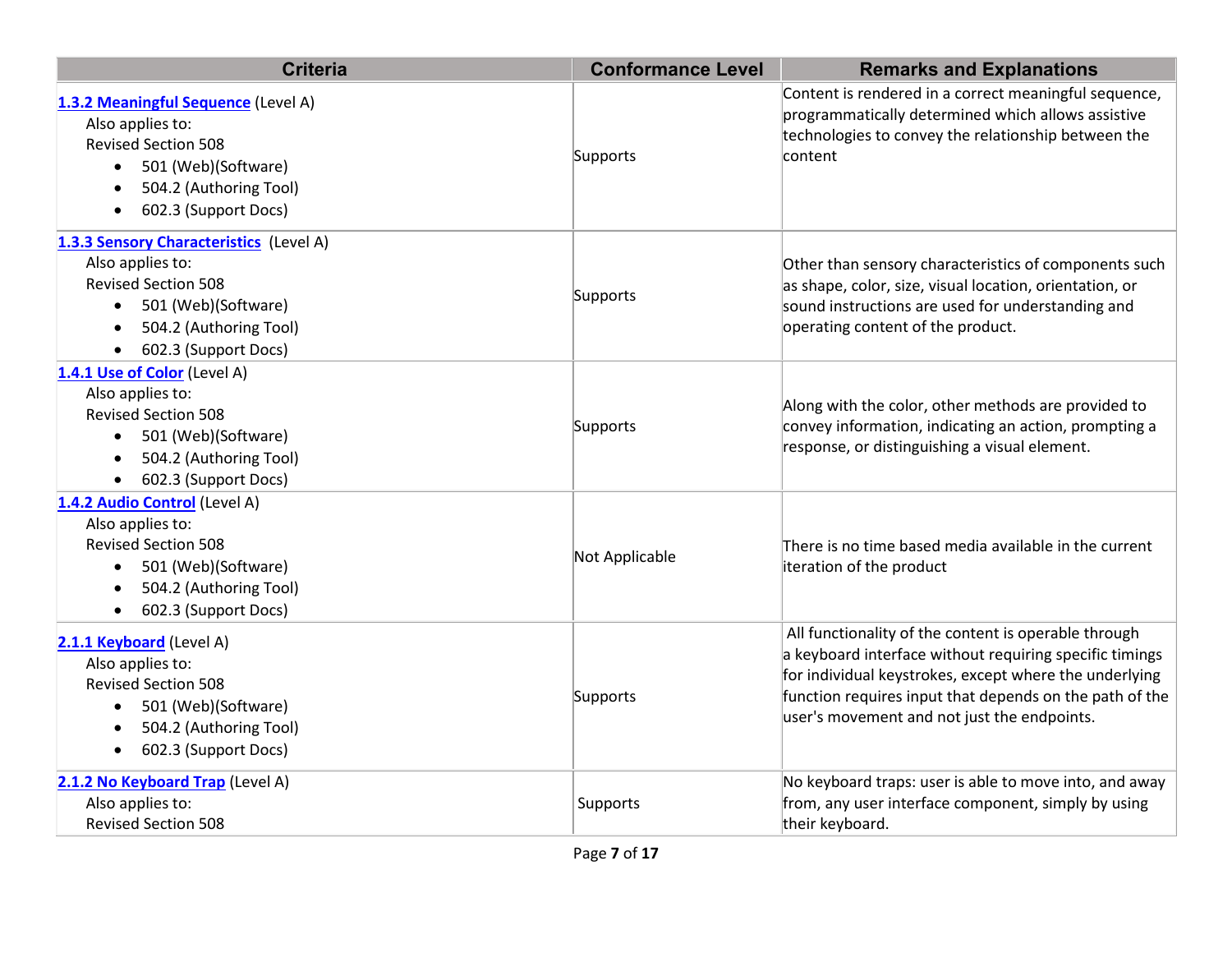| <b>Criteria</b>                                                       | <b>Conformance Level</b> | <b>Remarks and Explanations</b>                                                                                                                                                     |
|-----------------------------------------------------------------------|--------------------------|-------------------------------------------------------------------------------------------------------------------------------------------------------------------------------------|
| 501 (Web)(Software)<br>$\bullet$                                      |                          |                                                                                                                                                                                     |
| 504.2 (Authoring Tool)                                                |                          |                                                                                                                                                                                     |
| 602.3 (Support Docs)                                                  |                          |                                                                                                                                                                                     |
| 2.2.1 Timing Adjustable (Level A)                                     |                          |                                                                                                                                                                                     |
| Also applies to:                                                      |                          |                                                                                                                                                                                     |
| <b>Revised Section 508</b>                                            | Supports                 | Product supports time-out limits for inactive users. The                                                                                                                            |
| 501 (Web)(Software)<br>$\bullet$                                      |                          | system warns users before their session expires                                                                                                                                     |
| 504.2 (Authoring Tool)                                                |                          |                                                                                                                                                                                     |
| 602.3 (Support Docs)                                                  |                          |                                                                                                                                                                                     |
| 2.2.2 Pause, Stop, Hide (Level A)                                     |                          |                                                                                                                                                                                     |
| Also applies to:                                                      |                          | For moving, blinking, scrolling, or auto-updating                                                                                                                                   |
|                                                                       |                          | information, there is a mechanism for the user to pause,                                                                                                                            |
| <b>Revised Section 508</b>                                            | Supports                 | stop, or hide it unless the movement, blinking, or                                                                                                                                  |
| 501 (Web)(Software)<br>$\bullet$                                      |                          | scrolling is part of an activity where it is essential;                                                                                                                             |
| 504.2 (Authoring Tool)<br>$\bullet$                                   |                          |                                                                                                                                                                                     |
| 602.3 (Support Docs)                                                  |                          |                                                                                                                                                                                     |
| 2.3.1 Three Flashes or Below Threshold (Level A)                      |                          |                                                                                                                                                                                     |
| Also applies to:                                                      |                          |                                                                                                                                                                                     |
| <b>Revised Section 508</b>                                            | Not Applicable           | Liaison does not contain a part that flashes more than                                                                                                                              |
| 501 (Web)(Software)<br>$\bullet$                                      |                          | three times in one second.                                                                                                                                                          |
| 504.2 (Authoring Tool)<br>$\bullet$                                   |                          |                                                                                                                                                                                     |
| 602.3 (Support Docs)<br>$\bullet$                                     |                          |                                                                                                                                                                                     |
| 2.4.1 Bypass Blocks (Level A)<br>Also applies to:                     |                          | Users of assistive technologies e.g. screen readers, as                                                                                                                             |
| <b>Revised Section 508</b>                                            |                          | well as other users (keyboard only, screen magnifiers,                                                                                                                              |
| 501 (Web)(Software) - Does not apply to non-web software<br>$\bullet$ | Supports                 | etc.) are able to scan the page quickly and efficiently                                                                                                                             |
| 504.2 (Authoring Tool)                                                |                          | using bypass blocks (Skip links, headings, Landmarks,                                                                                                                               |
| 602.3 (Support Docs) - Does not apply to non-web docs                 |                          | Iframe titles).                                                                                                                                                                     |
| 2.4.2 Page Titled (Level A)                                           |                          |                                                                                                                                                                                     |
| Also applies to:                                                      | Supports                 | Page Titles are provided in such a way to help users find<br>content and orient themselves within it. It also<br>empowers users to know effortlessly when that page<br>has changed. |
| <b>Revised Section 508</b>                                            |                          |                                                                                                                                                                                     |
| 501 (Web)(Software)<br>$\bullet$                                      |                          |                                                                                                                                                                                     |
| 504.2 (Authoring Tool)                                                |                          |                                                                                                                                                                                     |
| 602.3 (Support Docs)<br>$\bullet$                                     |                          |                                                                                                                                                                                     |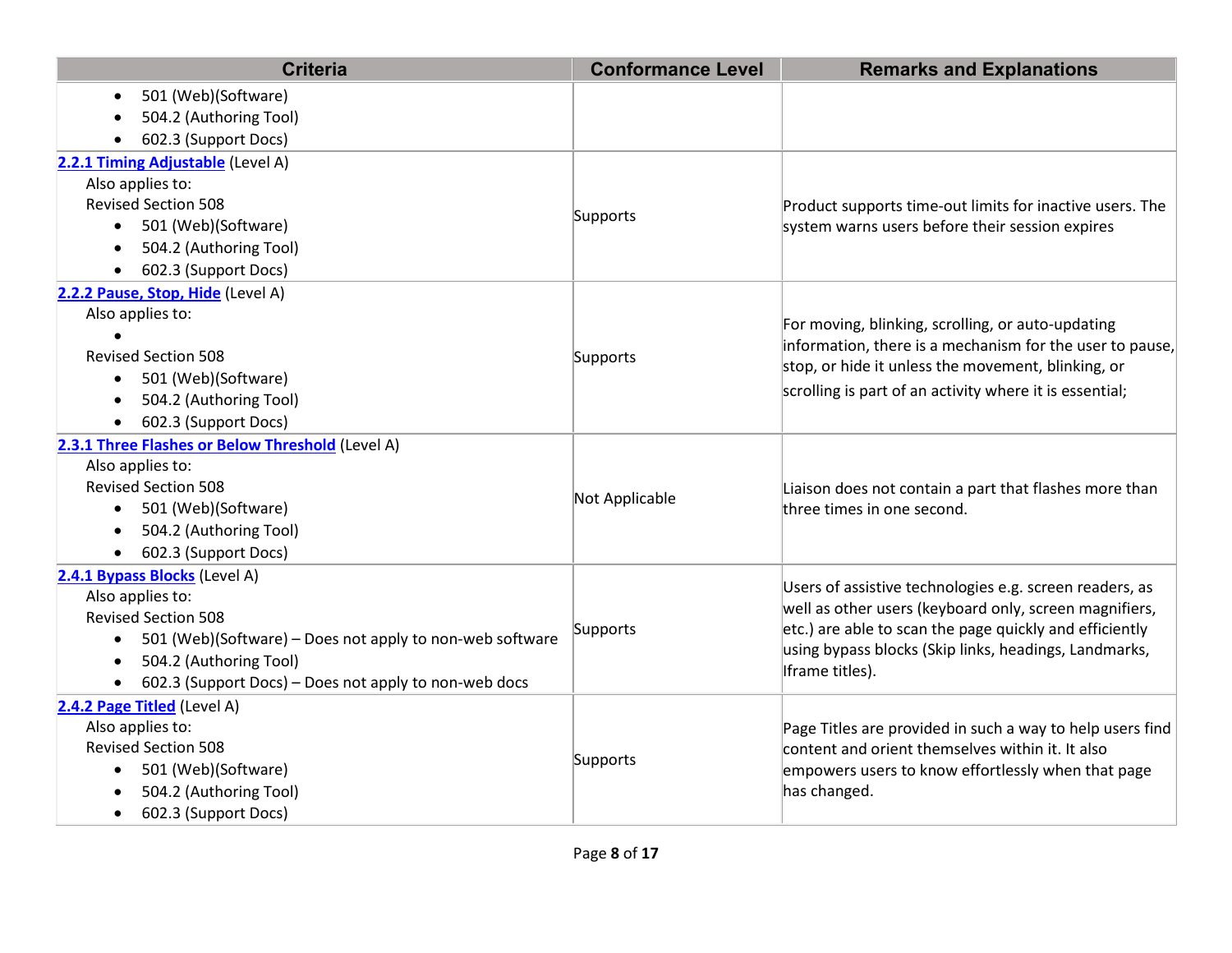| <b>Criteria</b>                                                                                                                                                                                             | <b>Conformance Level</b> | <b>Remarks and Explanations</b>                                                                                                                                                               |
|-------------------------------------------------------------------------------------------------------------------------------------------------------------------------------------------------------------|--------------------------|-----------------------------------------------------------------------------------------------------------------------------------------------------------------------------------------------|
| 2.4.3 Focus Order (Level A)<br>Also applies to:<br><b>Revised Section 508</b><br>501 (Web)(Software)<br>$\bullet$<br>504.2 (Authoring Tool)<br>$\bullet$<br>602.3 (Support Docs)<br>$\bullet$               | Supports                 | Liaison pages navigate sequentially and the navigation<br>sequences affect meaning or operation, focusable<br>components receive focus in an order that preserves<br>meaning and operability. |
| 2.4.4 Link Purpose (In Context) (Level A)<br>Also applies to:<br><b>Revised Section 508</b><br>501 (Web)(Software)<br>$\bullet$<br>504.2 (Authoring Tool)<br>$\bullet$<br>602.3 (Support Docs)<br>$\bullet$ | Supports                 | Liaison uses descriptive text or WAI-ARIA attributes to<br>identify the purpose of links                                                                                                      |
| 3.1.1 Language of Page (Level A)<br>Also applies to:<br><b>Revised Section 508</b><br>501 (Web)(Software)<br>$\bullet$<br>504.2 (Authoring Tool)<br>$\bullet$<br>602.3 (Support Docs)<br>$\bullet$          | Supports                 | The default human language of each page is<br>provided programmatically by liaison.                                                                                                           |
| 3.2.1 On Focus (Level A)<br>Also applies to:<br><b>Revised Section 508</b><br>501 (Web)(Software)<br>$\bullet$<br>504.2 (Authoring Tool)<br>$\bullet$<br>602.3 (Support Docs)<br>$\bullet$                  | Supports                 | A component merely receiving focus will never<br>automatically initiate a change of context.                                                                                                  |
| 3.2.2 On Input (Level A)<br>Also applies to:<br><b>Revised Section 508</b><br>501 (Web)(Software)<br>$\bullet$<br>504.2 (Authoring Tool)<br>$\bullet$<br>602.3 (Support Docs)<br>$\bullet$                  | Supports                 | Changing the setting of any user interface<br>component does not automatically cause a change of<br>context unless the user has been advised of the<br>behavior before using the component.   |
| <b>3.3.1 Error Identification</b> (Level A)<br>Also applies to:<br><b>Revised Section 508</b><br>• 501 (Web)(Software)                                                                                      | Supports                 | Liaison provided ways to identify errors that will be<br>interpreted by people with disabilities and/or using<br>assistive technologies.                                                      |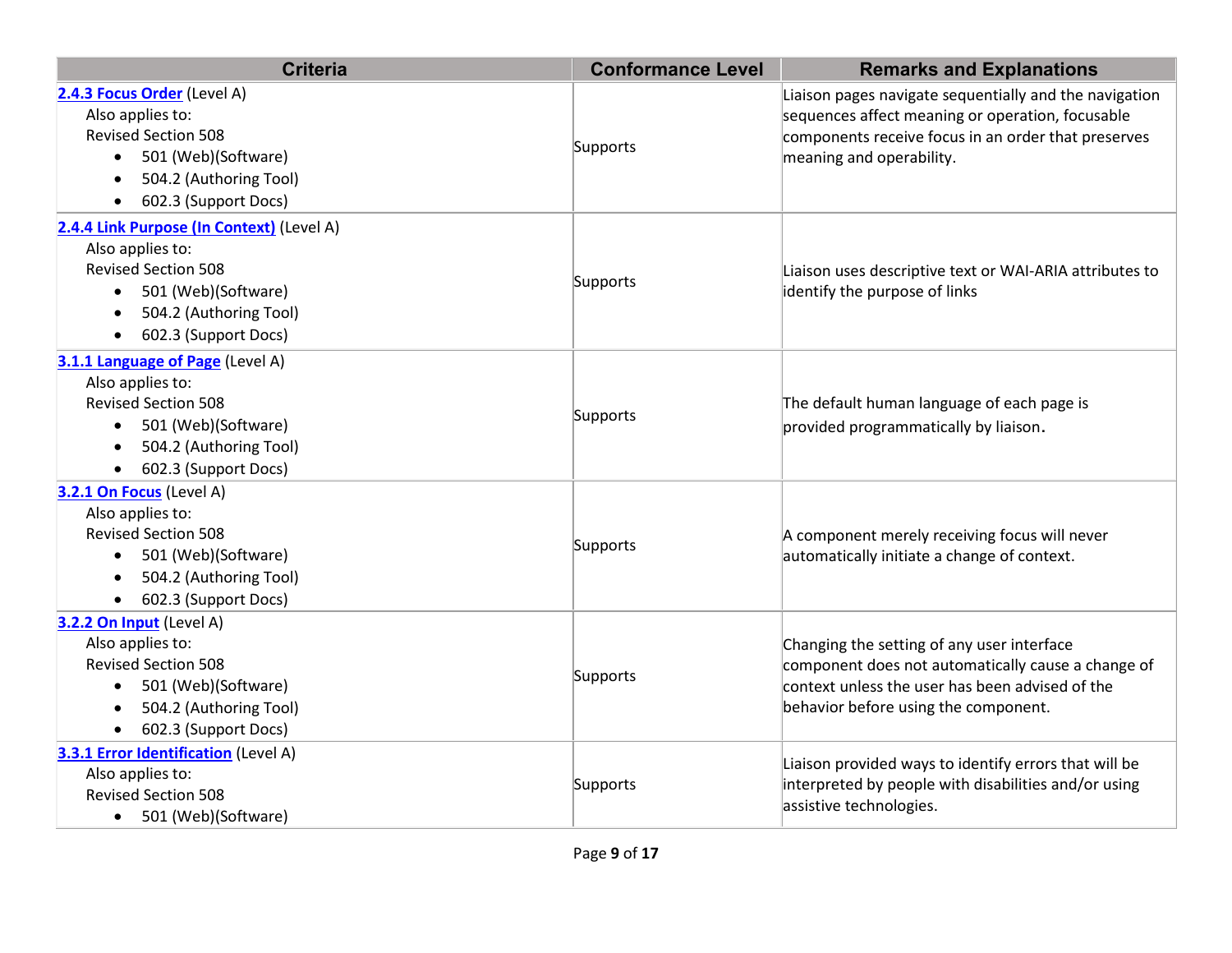| <b>Criteria</b>                                                                                                                                                                                          | <b>Conformance Level</b> | <b>Remarks and Explanations</b>                                                                                                                                                                                                                                                                                                                                                                                                                                                                                                                                                                                                                                                                    |
|----------------------------------------------------------------------------------------------------------------------------------------------------------------------------------------------------------|--------------------------|----------------------------------------------------------------------------------------------------------------------------------------------------------------------------------------------------------------------------------------------------------------------------------------------------------------------------------------------------------------------------------------------------------------------------------------------------------------------------------------------------------------------------------------------------------------------------------------------------------------------------------------------------------------------------------------------------|
| 504.2 (Authoring Tool)                                                                                                                                                                                   |                          |                                                                                                                                                                                                                                                                                                                                                                                                                                                                                                                                                                                                                                                                                                    |
| 602.3 (Support Docs)                                                                                                                                                                                     |                          |                                                                                                                                                                                                                                                                                                                                                                                                                                                                                                                                                                                                                                                                                                    |
| 3.3.2 Labels or Instructions (Level A)<br>Also applies to:<br><b>Revised Section 508</b><br>501 (Web)(Software)<br>$\bullet$<br>504.2 (Authoring Tool)<br>$\bullet$<br>602.3 (Support Docs)<br>$\bullet$ | Supports                 | Liaison is providing Labels or instructions clearly, when<br>content requires user input.                                                                                                                                                                                                                                                                                                                                                                                                                                                                                                                                                                                                          |
| 4.1.1 Parsing (Level A)<br>Also applies to:<br><b>Revised Section 508</b><br>501 (Web)(Software)<br>$\bullet$<br>504.2 (Authoring Tool)<br>602.3 (Support Docs)<br>$\bullet$                             | Partially supports       | In content implemented using markup languages,<br>elements have complete start and end tags, elements<br>are nested according to their specifications, elements<br>do not contain duplicate attributes, and any IDs are<br>unique, except where the specifications allow these<br>features.<br>Exception:<br>Quadrant 4 tabs do not have unique id attributes                                                                                                                                                                                                                                                                                                                                      |
| 4.1.2 Name, Role, Value (Level A)<br>Also applies to:<br><b>Revised Section 508</b><br>501 (Web)(Software)<br>$\bullet$<br>504.2 (Authoring Tool)<br>$\bullet$<br>602.3 (Support Docs)<br>$\bullet$      | Partially supports       | For all user interface components in the Liaison pages<br>(including but not limited to: form elements, links and<br>components generated by scripts),<br>the name and role is programmatically determined;<br>states, properties, and values that are set by the user<br>programmatically; and notification of changes to these<br>items is available to user agents, including assistive<br>technologies.<br>Exception:<br>Not all form labels on General Education adhere to A<br>level standards.<br>College Attended version 1.0 may have a nested<br>element that may not adhere to A level standards.<br>High School Attended tile has a vague ARIA label that<br>may not adhere to A level |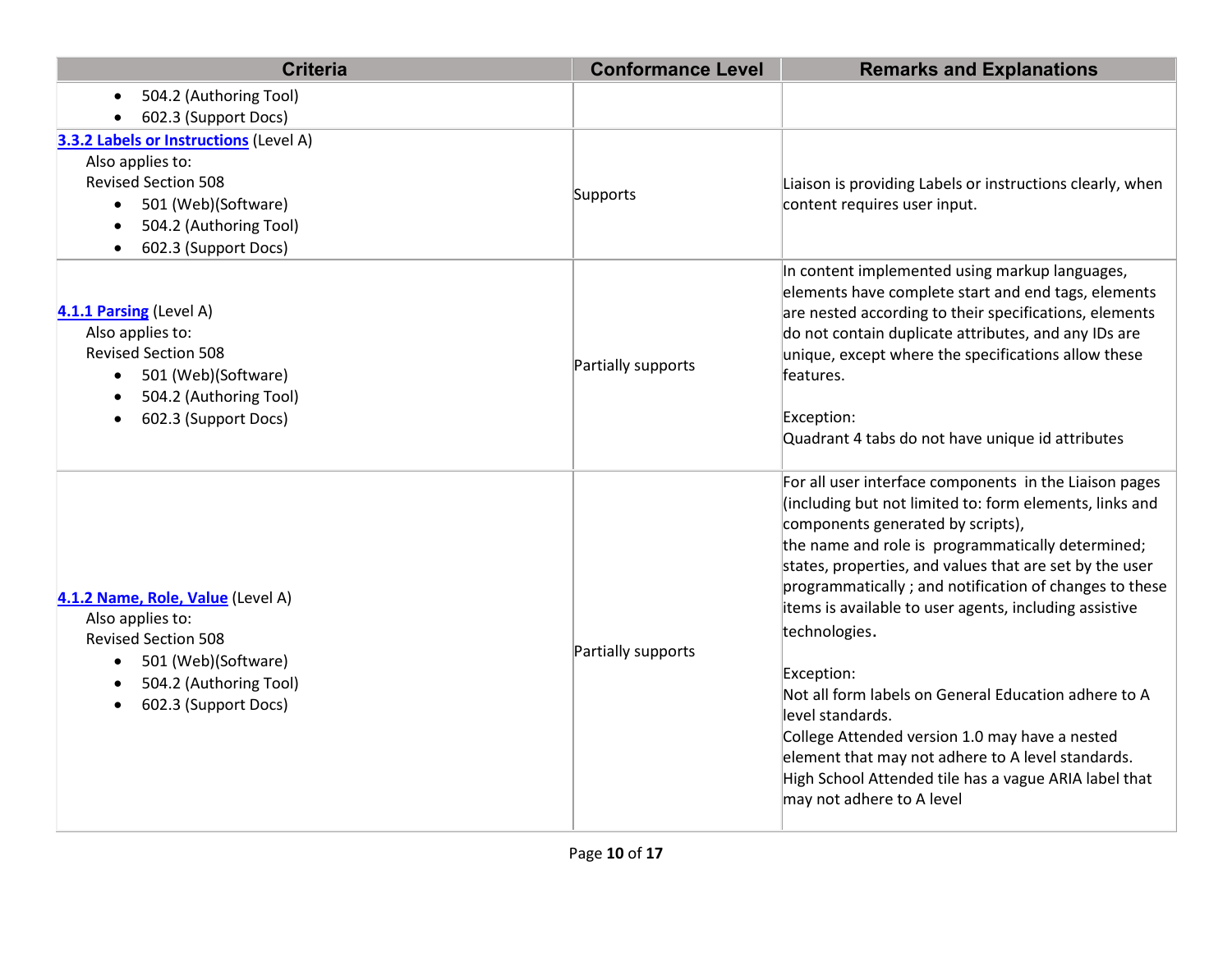#### **Table 2: Success Criteria, Level AA**

| <b>Criteria</b>                                                                                                                                                                       | <b>Conformance Level</b> | <b>Remarks and Explanations</b>                                                                                                                                                                                                                                                                                                                                       |
|---------------------------------------------------------------------------------------------------------------------------------------------------------------------------------------|--------------------------|-----------------------------------------------------------------------------------------------------------------------------------------------------------------------------------------------------------------------------------------------------------------------------------------------------------------------------------------------------------------------|
| 1.2.4 Captions (Live) (Level AA)<br>Also applies to:<br><b>Revised Section 508</b><br>501 (Web)(Software)<br>$\bullet$<br>504.2 (Authoring Tool)<br>$\bullet$<br>602.3 (Support Docs) | Not Applicable           | There is no time-based media available in the current<br>iteration of the product                                                                                                                                                                                                                                                                                     |
| 1.2.5 Audio Description (Prerecorded) (Level AA)<br>Also applies to:<br><b>Revised Section 508</b><br>501 (Web)(Software)<br>504.2 (Authoring Tool)<br>602.3 (Support Docs)           | Not Applicable           | There is no time-based media available in the current<br>iteration of the product                                                                                                                                                                                                                                                                                     |
| 1.4.3 Contrast (Minimum) (Level AA)<br>Also applies to:<br><b>Revised Section 508</b><br>501 (Web)(Software)<br>$\bullet$<br>504.2 (Authoring Tool)<br>602.3 (Support Docs)           | Partially Supports       | Liaison is maintaining a threshold value of color contrast<br>i.e., 4.5 :1 between the regular text and its background<br>And<br>3:1 between the large text and (at or over 18 point or<br>14 point bold) and its background<br>Exception:<br>General Education tile on the application has a single<br>color contrast issue that may not meet Level AA<br>standards. |
| 1.4.4 Resize text (Level AA)<br>Also applies to:<br><b>Revised Section 508</b><br>501 (Web)(Software)<br>$\bullet$<br>504.2 (Authoring Tool)<br>602.3 (Support Docs)                  | Supports                 | Liaison pages can scale the content up to 200% and the<br>pages will still be readable and will not lose any<br>functionality.                                                                                                                                                                                                                                        |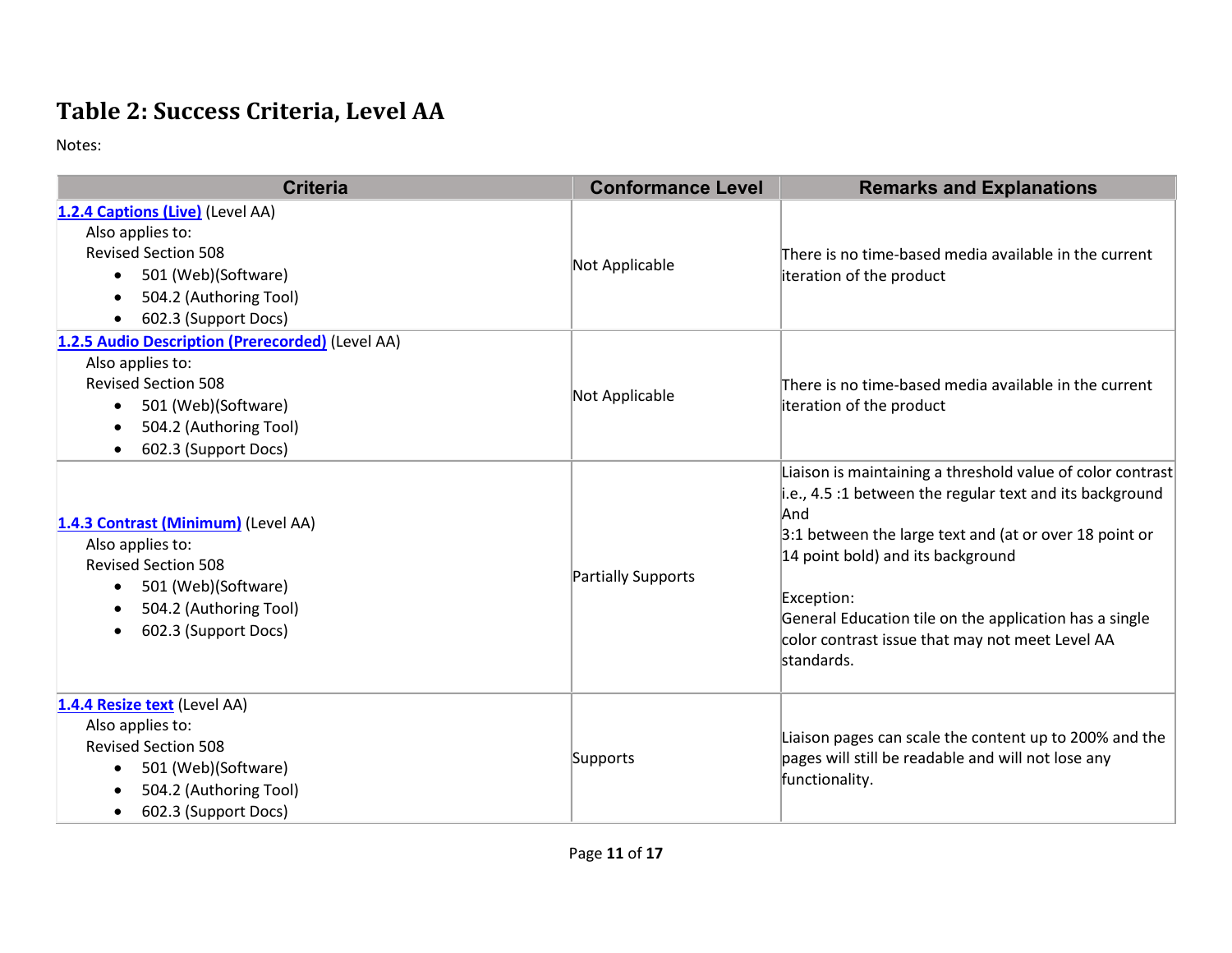| <b>Criteria</b>                                                                                                                                                                                                                                                        | <b>Conformance Level</b> | <b>Remarks and Explanations</b>                                                                                                                                                                                                                                                          |
|------------------------------------------------------------------------------------------------------------------------------------------------------------------------------------------------------------------------------------------------------------------------|--------------------------|------------------------------------------------------------------------------------------------------------------------------------------------------------------------------------------------------------------------------------------------------------------------------------------|
| 1.4.5 Images of Text (Level AA)<br>Also applies to:<br><b>Revised Section 508</b><br>• 501 (Web)(Software)<br>504.2 (Authoring Tool)<br>$\bullet$<br>602.3 (Support Docs)                                                                                              | Supports                 | Liaison does not contain any images of text                                                                                                                                                                                                                                              |
| 2.4.5 Multiple Ways (Level AA)<br>Also applies to:<br><b>Revised Section 508</b><br>501 (Web)(Software) - Does not apply to non-web software<br>$\bullet$<br>504.2 (Authoring Tool)<br>$\bullet$<br>602.3 (Support Docs) - Does not apply to non-web docs<br>$\bullet$ | Supports                 | Liaison has provided Multiple ways i.e., more than one<br>way to navigate through the site in order to help users<br>locate content in a manner that meets their needs                                                                                                                   |
| 2.4.6 Headings and Labels (Level AA)<br>Also applies to:<br><b>Revised Section 508</b><br>501 (Web)(Software)<br>$\bullet$<br>504.2 (Authoring Tool)<br>$\bullet$<br>602.3 (Support Docs)<br>$\bullet$                                                                 | Supports                 | Liaison Pages have descriptive headings and labels.<br>Labels are unique and contextual.                                                                                                                                                                                                 |
| 2.4.7 Focus Visible (Level AA)<br>Also applies to:<br><b>Revised Section 508</b><br>501 (Web)(Software)<br>$\bullet$<br>504.2 (Authoring Tool)<br>602.3 (Support Docs)<br>$\bullet$                                                                                    | Supports                 | Focus indicator during keyboard navigation is always<br>visible                                                                                                                                                                                                                          |
| 3.1.2 Language of Parts (Level AA)<br>Also applies to:<br><b>Revised Section 508</b><br>501 (Web)(Software)<br>$\bullet$<br>504.2 (Authoring Tool)<br>$\bullet$<br>602.3 (Support Docs)<br>$\bullet$                                                                   | Not Applicable           | Liaison does not contain different language in the<br>content in this iteration                                                                                                                                                                                                          |
| <b>3.2.3 Consistent Navigation</b> (Level AA)<br>Also applies to:<br><b>Revised Section 508</b><br>501 (Web)(Software) – Does not apply to non-web software<br>$\bullet$                                                                                               | Supports                 | The user interface of Liaison has a consistent structure<br>i.e., navigation elements (such as navigation menus,<br>search forms or table of contents) are used on multiple<br>pages, and are presented in the same relative order<br>which will help users with disabilities to quickly |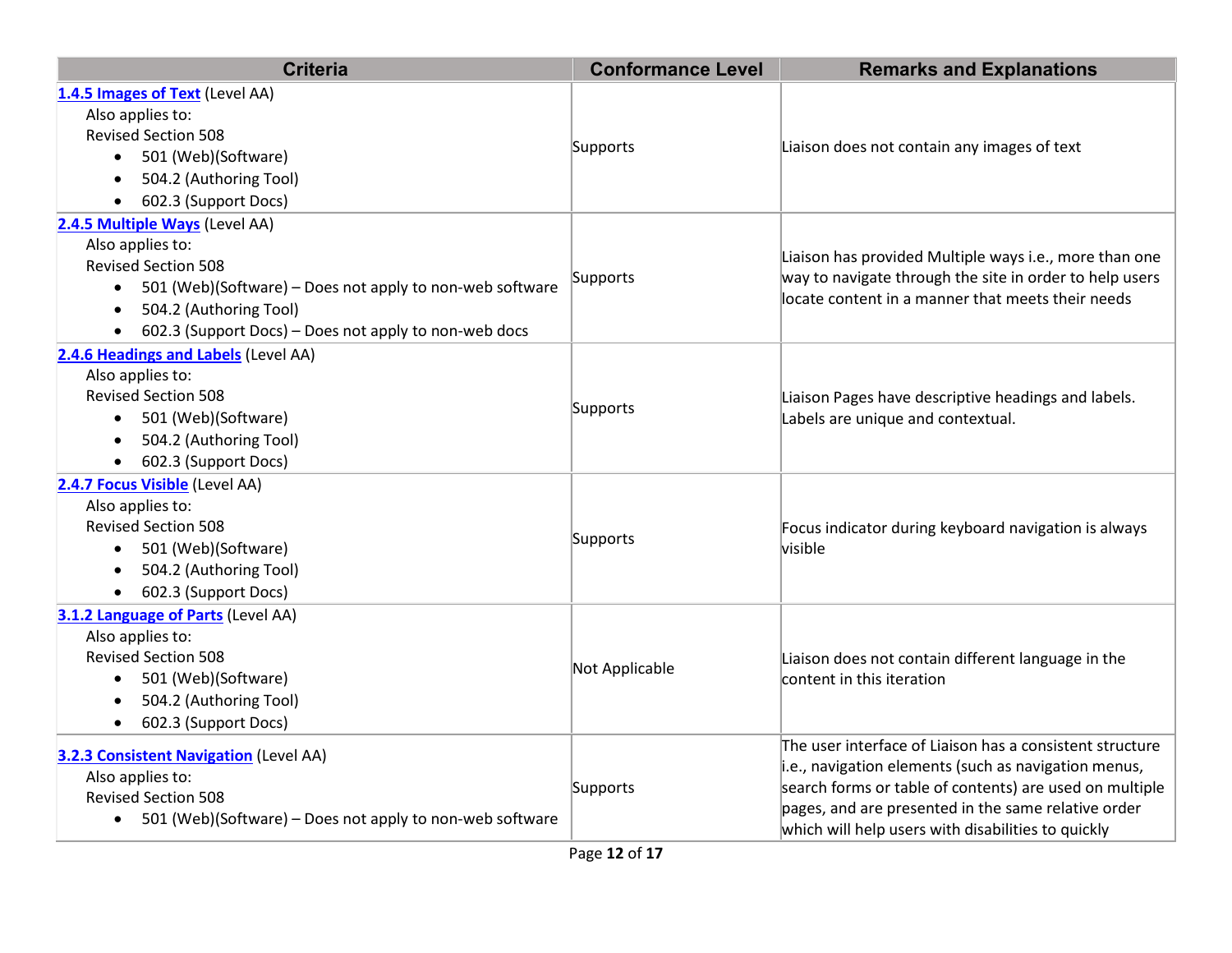| <b>Criteria</b>                                            | <b>Conformance Level</b> | <b>Remarks and Explanations</b>                                                                                                                           |  |
|------------------------------------------------------------|--------------------------|-----------------------------------------------------------------------------------------------------------------------------------------------------------|--|
| 504.2 (Authoring Tool)<br>$\bullet$                        |                          | anticipate how to find (or skip) the content each time                                                                                                    |  |
| 602.3 (Support Docs) – Does not apply to non-web docs      |                          | they encounter it                                                                                                                                         |  |
| <b>3.2.4 Consistent Identification (Level AA)</b>          |                          |                                                                                                                                                           |  |
| Also applies to:                                           |                          | Liaison's User interface components (such as links,                                                                                                       |  |
| <b>Revised Section 508</b>                                 |                          | buttons, active icons, informational icons, objects, etc.)<br>that are used on multiple pages are identified (labelled)<br>consistently across all pages. |  |
| 501 (Web)(Software) - Does not apply to non-web software   | Supports                 |                                                                                                                                                           |  |
| 504.2 (Authoring Tool)                                     |                          |                                                                                                                                                           |  |
| 602.3 (Support Docs) – Does not apply to non-web docs      |                          |                                                                                                                                                           |  |
| <b>3.3.3 Error Suggestion (Level AA)</b>                   |                          |                                                                                                                                                           |  |
| Also applies to:                                           |                          |                                                                                                                                                           |  |
| <b>Revised Section 508</b>                                 |                          | Liaison's error message provides a suggestion on how to<br>correct the problem correctly.                                                                 |  |
| 501 (Web)(Software)                                        | Supports                 |                                                                                                                                                           |  |
| 504.2 (Authoring Tool)                                     |                          |                                                                                                                                                           |  |
| 602.3 (Support Docs)                                       |                          |                                                                                                                                                           |  |
| 3.3.4 Error Prevention (Legal, Financial, Data) (Level AA) |                          |                                                                                                                                                           |  |
| Also applies to:                                           |                          | Liaison does not cause legal commitments, offer                                                                                                           |  |
| <b>Revised Section 508</b>                                 |                          | financial transactions, modify or delete user<br>controllable data in data-storage systems, or submit                                                     |  |
| 501 (Web)(Software)                                        | Not Applicable           |                                                                                                                                                           |  |
| 504.2 (Authoring Tool)                                     |                          | user test responses.                                                                                                                                      |  |
| 602.3 (Support Docs)                                       |                          |                                                                                                                                                           |  |

#### **Table 3: Success Criteria, Level AAA**

Notes: Level AAA success criteria are not evaluated hence Level AAA SC tables are deleted

## **Revised Section 508 Report**

Notes:

#### **Chapter 3: Functional Performance Criteria (FPC)**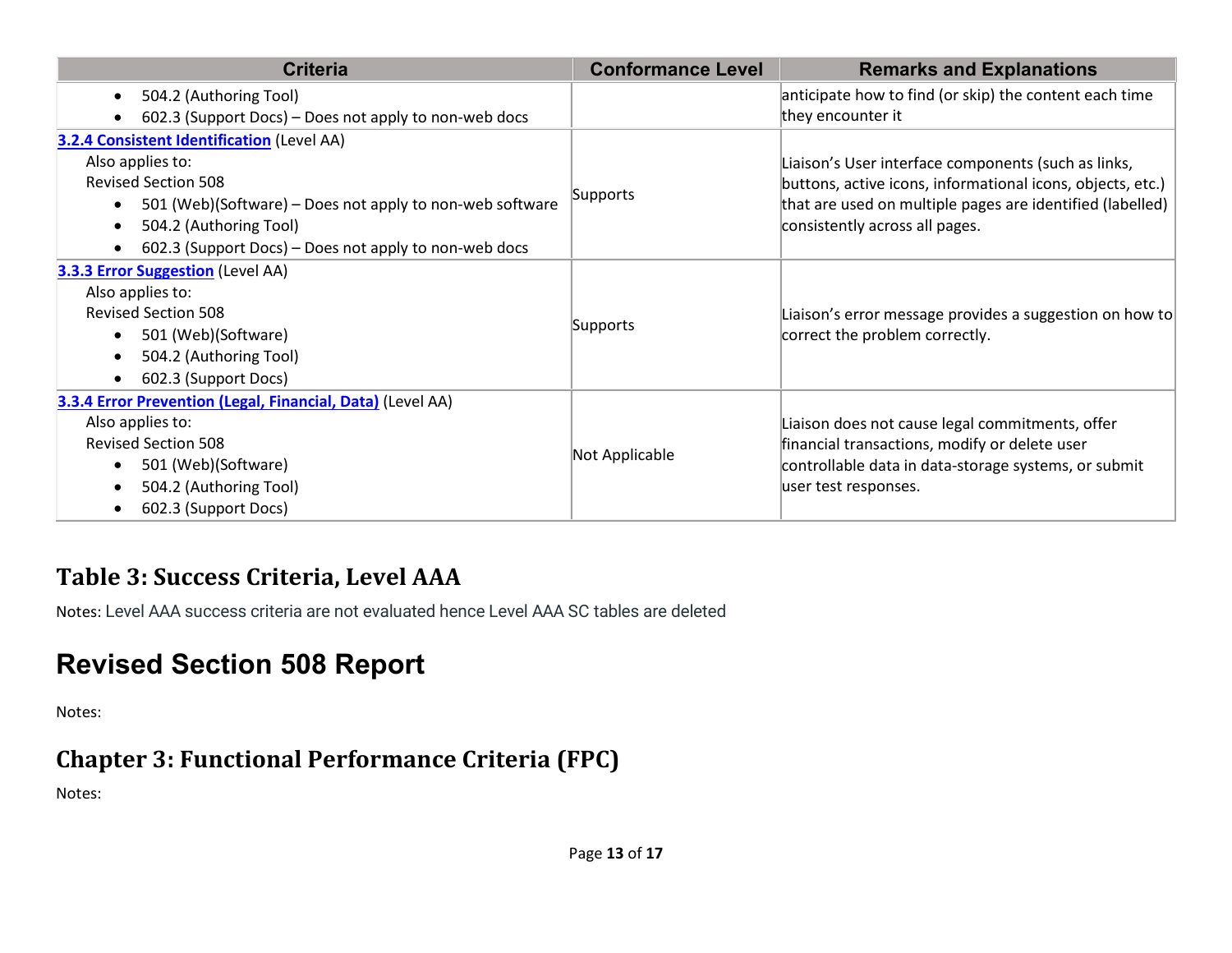| <b>Criteria</b>                                                          | <b>Conformance Level</b> | <b>Remarks and Explanations</b>                                                                                                                                   |
|--------------------------------------------------------------------------|--------------------------|-------------------------------------------------------------------------------------------------------------------------------------------------------------------|
| 302.1 Without Vision                                                     | Supports                 | Liaison supports mode of operation that does not require<br>luser vision.                                                                                         |
| 302.2 With Limited Vision                                                | Supports                 | Liaison supports standard browser magnification and mode<br>that reduces the field of vision required.                                                            |
| 302.3 Without Perception of Color                                        | Supports                 | Liaison does not use color as only visual means of conveying<br>information, indicating an action, prompting a response, or<br>distinguishing a visual element    |
| 302.4 Without Hearing                                                    | Supports                 | There is no auditory mode of operation is provided on the<br>Liaison product                                                                                      |
| 302.5 With Limited Hearing                                               | Supports                 | Liaison does not have a mode of operation, which improves<br>clarity, one mode that reduces background noise, and one<br>mode that allows user control of volume. |
| 302.6 Without Speech                                                     | Not applicable           | There is no mode of operation is provided, ICT shall provide<br>at least one mode of operation that does not require user<br>speech on the Liaison product        |
| 302.7 With Limited Manipulation                                          | Supports                 | Liaison provide features which are simpler and easier to use<br>by individuals with limited manipulation.                                                         |
| 302.8 With Limited Reach and Strength                                    | Supports                 | Liaison provide features which are simpler and easier to use<br>by individuals with limited Reach and Strength.                                                   |
| 302.9 With Limited Language, Cognitive, and<br><b>Learning Abilities</b> | Supports                 | Liaison provide features which are simpler and easier to use<br>by individuals with limited cognitive, language, and learning<br>abilities.                       |

#### **Chapter 4: Hardware**

Notes: Hardware is not applicable for this product and hence, hardware table is removed

#### **Chapter 5: Software**

Notes:

**Exception:** Web applications that conform to all Level A, Level AA Success Criteria, and all Conformance Requirements in WCAG 2.0 (incorporated by reference in Chapter 1) shall not be required to conform to 502 and 503.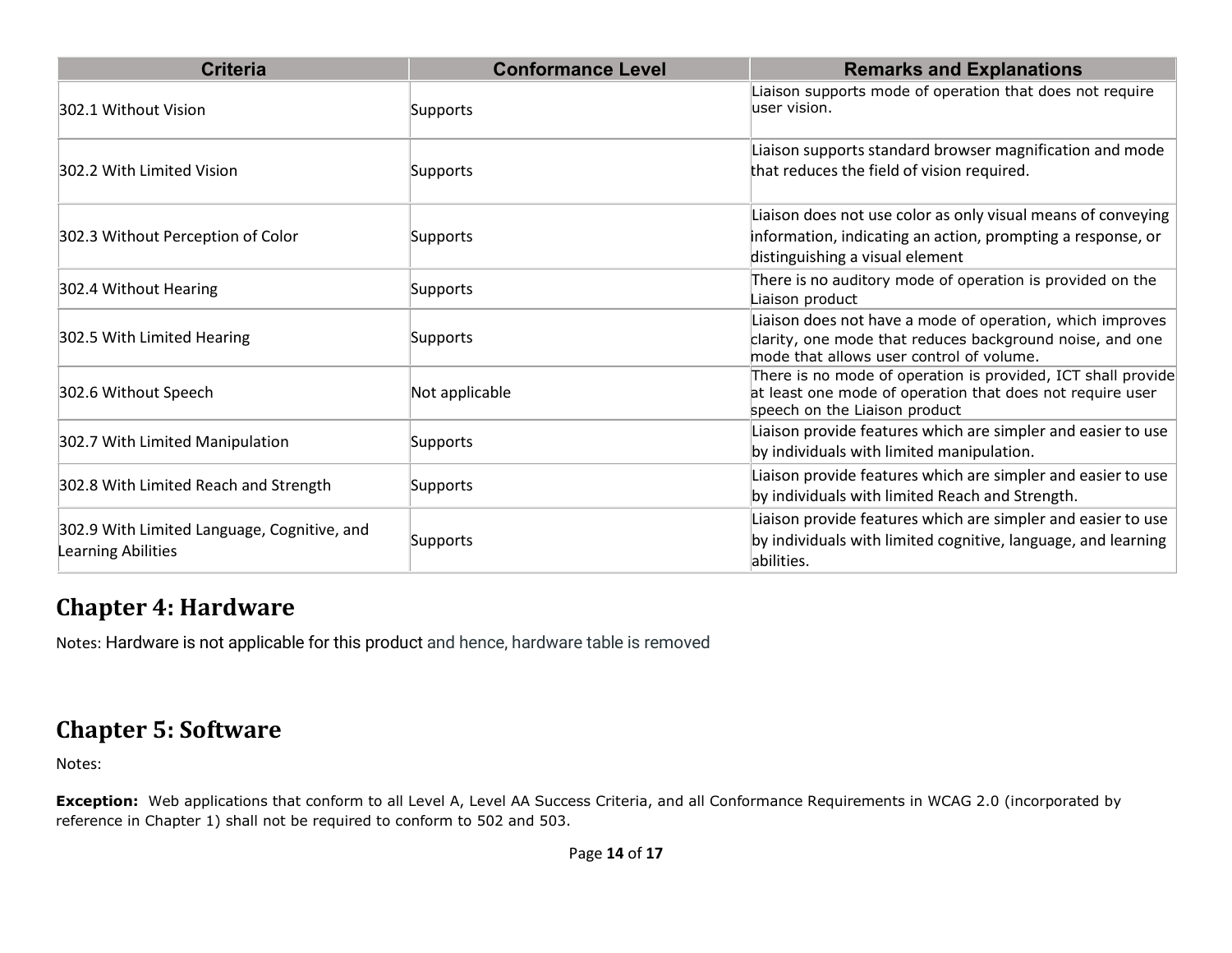| <b>Criteria</b>                                                                        | <b>Conformance Level</b>            | <b>Remarks and Explanations</b>     |
|----------------------------------------------------------------------------------------|-------------------------------------|-------------------------------------|
| 501.1 Scope - Incorporation of WCAG 2.0 AA                                             | See WCAG 2.0 section                | See information in WCAG section     |
| 502 Interoperability with Assistive Technology                                         | Heading cell - no response required | Heading cell - no response required |
| 502.2.1 User Control of Accessibility Features                                         | Not Applicable                      | As it is a web only application     |
| 502.2.2 No Disruption of Accessibility Features                                        | Not Applicable                      | As it is a web only application     |
| <b>502.3 Accessibility Services</b>                                                    | Heading cell - no response required | Heading cell - no response required |
| 502.3.1 Object Information                                                             | Not Applicable                      | As it is a web only application     |
| 502.3.2 Modification of Object Information                                             | Not Applicable                      | As it is a web only application     |
| 502.3.3 Row, Column, and Headers                                                       | Not Applicable                      | As it is a web only application     |
| 502.3.4 Values                                                                         | Not Applicable                      | As it is a web only application     |
| 502.3.5 Modification of Values                                                         | Not Applicable                      | As it is a web only application     |
| 502.3.6 Label Relationships                                                            | Not Applicable                      | As it is a web only application     |
| 502.3.7 Hierarchical Relationships                                                     | Not Applicable                      | As it is a web only application     |
| 502.3.8 Text                                                                           | Not Applicable                      | As it is a web only application     |
| 502.3.9 Modification of Text                                                           | Not Applicable                      | As it is a web only application     |
| 502.3.10 List of Actions                                                               | Not Applicable                      | As it is a web only application     |
| 502.3.11 Actions on Objects                                                            | Not Applicable                      | As it is a web only application     |
| 502.3.12 Focus Cursor                                                                  | Not Applicable                      | As it is a web only application     |
| 502.3.13 Modification of Focus Cursor                                                  | Not Applicable                      | As it is a web only application     |
| 502.3.14 Event Notification                                                            | Not Applicable                      | As it is a web only application     |
| 502.4 Platform Accessibility Features                                                  | Not Applicable                      | As it is a web only application     |
| <b>503 Applications</b>                                                                | Heading cell - no response required | Heading cell - no response required |
| 503.2 User Preferences                                                                 | Not Applicable                      | As it is a web only application     |
| 503.3 Alternative User Interfaces                                                      | Not Applicable                      | As it is a web only application     |
| 503.4 User Controls for Captions and Audio Description                                 | Heading cell - no response required | Heading cell - no response required |
| 503.4.1 Caption Controls                                                               | Not Applicable                      | As it is a web only application     |
| 503.4.2 Audio Description Controls                                                     | Not Applicable                      | As it is a web only application     |
| <b>504 Authoring Tools</b>                                                             | Heading cell - no response required | Heading cell - no response required |
| 504.2 Content Creation or Editing (if not authoring tool, enter "not<br>applicable")   | See WCAG 2.0 section                | See information in WCAG section     |
| 504.2.1 Preservation of Information Provided for Accessibility in Format<br>Conversion | Not Applicable                      | As it is a web only application     |
| 504.2.2 PDF Export                                                                     | Not Applicable                      | As it is a web only application     |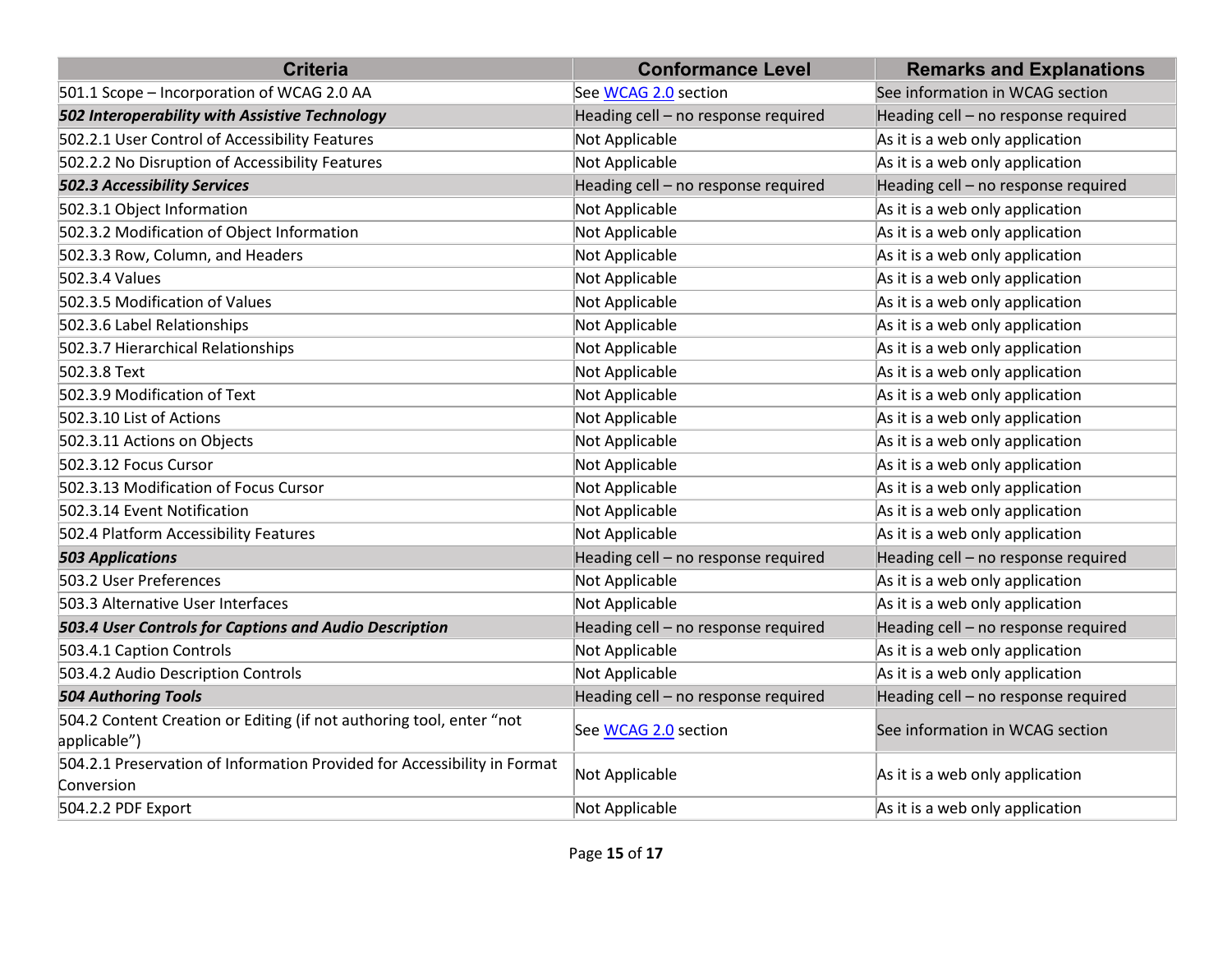| <b>Criteria</b> | <b>Conformance Level</b> | <b>Remarks and Explanations</b>                       |
|-----------------|--------------------------|-------------------------------------------------------|
| 504.3 Prompts   | Not Applicable           | There no prompts provided in the liaison<br>product   |
| 504.4 Templates | Not Applicable           | There no templates provided in the liaison<br>product |

#### **Chapter 6: Support Documentation and Services**

| <b>Criteria</b>                                                  | <b>Conformance Level</b>            | <b>Remarks and Explanations</b>                                                                                                                                                                                                                                                    |
|------------------------------------------------------------------|-------------------------------------|------------------------------------------------------------------------------------------------------------------------------------------------------------------------------------------------------------------------------------------------------------------------------------|
| <b>601.1 Scope</b>                                               | Heading cell - no response required | Heading cell - no response required                                                                                                                                                                                                                                                |
| <b>602 Support Documentation</b>                                 | Heading cell - no response required | Heading cell - no response required                                                                                                                                                                                                                                                |
| 602.2 Accessibility and Compatibility Features                   | Supports                            | Applicant Portal provides an electronic<br>version of the support documentation on<br>the use of the portal - End users with<br>disabilities can request additional product<br>support documentation by contacting our<br>support center at<br>https://www.liaisonedu.com/contact/ |
| 602.3 Electronic Support Documentation                           | See WCAG 2.0 section                | See information in WCAG section                                                                                                                                                                                                                                                    |
| 602.4 Alternate Formats for Non-Electronic Support Documentation | Supports                            | Applicant Portal provides an electronic<br>version of the support documentation on<br>the use of the portal - End users with<br>disabilities can request additional product<br>support documentation by contacting our<br>support center at<br>https://www.liaisonedu.com/contact/ |
| <b>603 Support Services</b>                                      | Heading cell - no response required | Heading cell - no response required                                                                                                                                                                                                                                                |
| 603.2 Information on Accessibility and Compatibility Features    | Supports                            | Applicant Portal provides an electronic<br>version of the support documentation on<br>the use of the portal - End users with<br>disabilities can request additional product<br>support documentation by contacting our                                                             |